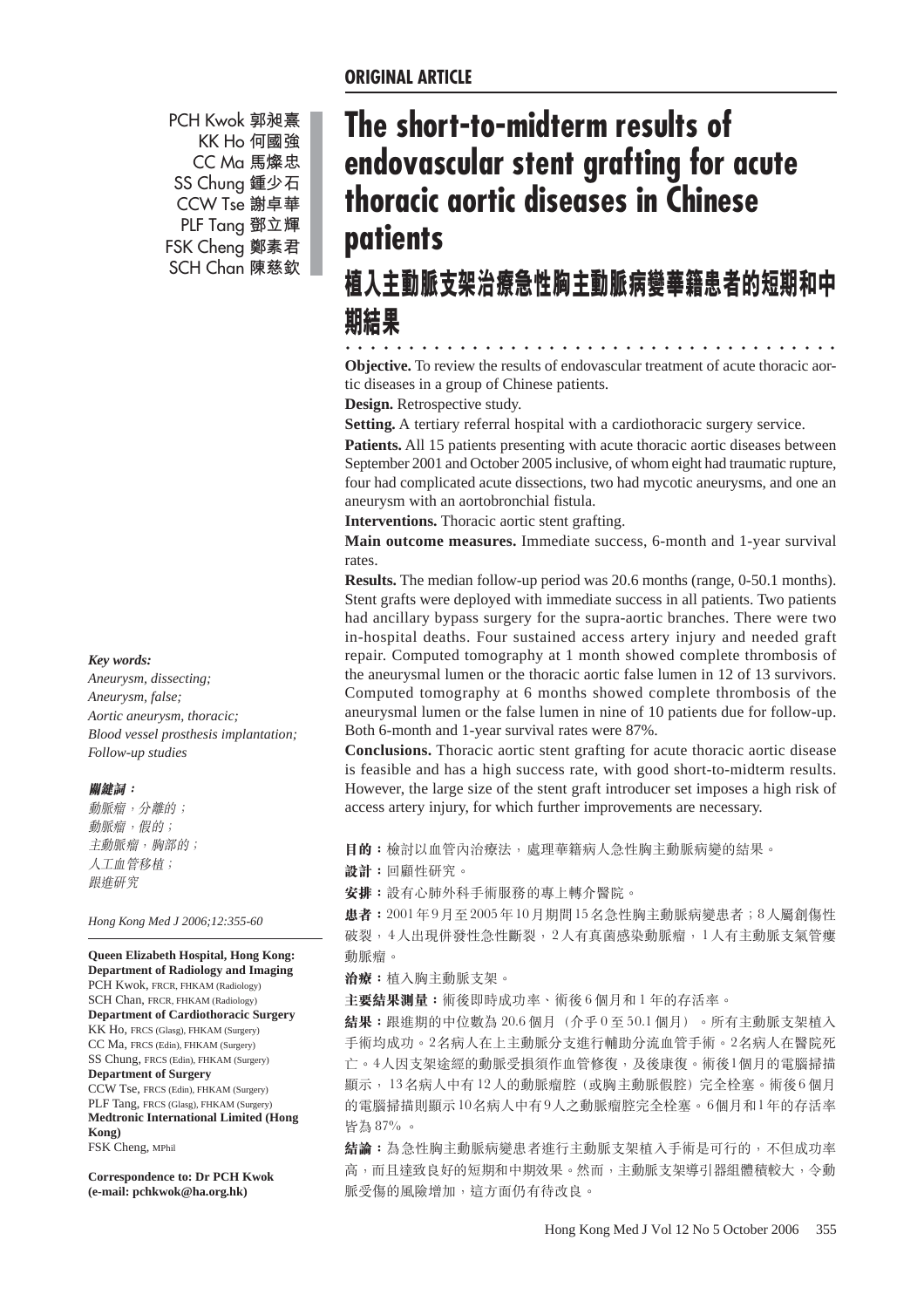## **Introduction**

Thoracic aortic stent grafts have been used to treat various thoracic aortic diseases, including acute diseases of thoracic aorta. The most common indications are traumatic rupture, complicated acute type B dissection, and impending rupture of a thoracic aortic aneurysm. Other less common though controversial indications include mycotic aneurysm and aorto-esophageal fistula. Although this is a heterogeneous group of indications, the basic principle is to seal off the leakage from the true lumen of the thoracic aorta via an endovascular communication. The preoperative clinical status in this group of patients is usually poor, and so their preoperative workup is often minimal. Thus, higher complication rates and poorer clinical outcomes are to be anticipated than in those having elective endovascular repair of thoracic aortic disease. Moreover, there are few studies in the English medical literature describing such interventions in Chinese patients. We therefore retrospectively reviewed our results in this patient group.

## **Methods**

Our hospital does not require institutional review board approval for retrospective studies, so long as patient confidentiality is maintained. Relevant data were extracted from the records of all patients presenting to our hospital with acute thoracic aortic diseases from September 2001 to October 2005 in whom aortic stent grafts had been implanted. Each patient underwent preoperative contrast enhanced computed tomography (CT) for the diagnosis of the thoracic aortic disease, at least once. This enabled the diameter of the proximal and distal landing zones, and the diameter of the access artery to be measured. Computed tomography angiograms in different orthogonal planes were reconstructed for diameter and length measurement if the images were acquired by multidetector CT. Magnetic resonance angiogram (MRA) of the head and neck was performed if indicated, in order to reveal the status of cross circulation in the brain. Aortogram and selective angiogram of the aortic branches were performed in selected complex cases. Cardiac and the respiratory function were also assessed in some patients in whom endovascular repair was not performed immediately.

Covering one or more of the supra-aortic branches by the stent graft to gain more landing zone could potentially induce major neurological complications. If such an eventuality was anticipated, a preoperative bypass procedure was also performed at the same or separate session. The landing zones were classified according to their relationships with the supra-aortic branches<sup>1</sup> (Fig). The common femoral artery was exposed for vascular access. If the femoral artery was small, the external iliac artery, the common iliac artery or the lower abdominal aorta would be exposed. Immediate preoperative aortogram was performed with a diagnostic catheter via the femoral or left subclavian artery. The catheter from the left subclavian artery also acted



#### **Fig. The schematic of the landing zone**

Landing zone for the proximal end of the stent graft in the treatment of thoracic aortic diseases is shown: zone 0 is proximal to the left border of the innominate artery orifice; zone 1 is between zone 0 and the left border of the left common carotid artery; zone 2 is between zone 1 and the left border of the left subclavian artery; zone 3 is between zone 2 and 1.5 cm more distally; zone 4 is distal to zone 3

as a landmark for the origin of that artery. Commercially available aortic stent grafts were implanted. They were directly inserted from the common femoral or external iliac arteries, or via a Dacron graft connected to the common iliac artery or the abdominal aorta. Overlapping stent grafts were used if the length of coverage was long or if there was a large discrepancy in the diameter of the proximal and distal landing zones (ie whenever insertion of tapered grafts was deemed necessary). Balloon moulding of the proximal and distal stent in the stent graft was performed if the intraoperative angiogram showed a type I endoleak. In cases of dissection, only the proximal neck was moulded lightly. After the operation, contrast CT in the arterial and delayed phase was performed on a regular basis, so as to monitor the size of the aneurysm or false lumen and to detect any endoleak or other complications. Secondary interventional procedures were performed when indicated.

The complications of elective aortic stent grafting performed during the same period were compared with this group of patients. The means, standard deviations (SDs), and the medians of the continuous variables were calculated using the Statistical Package for the Social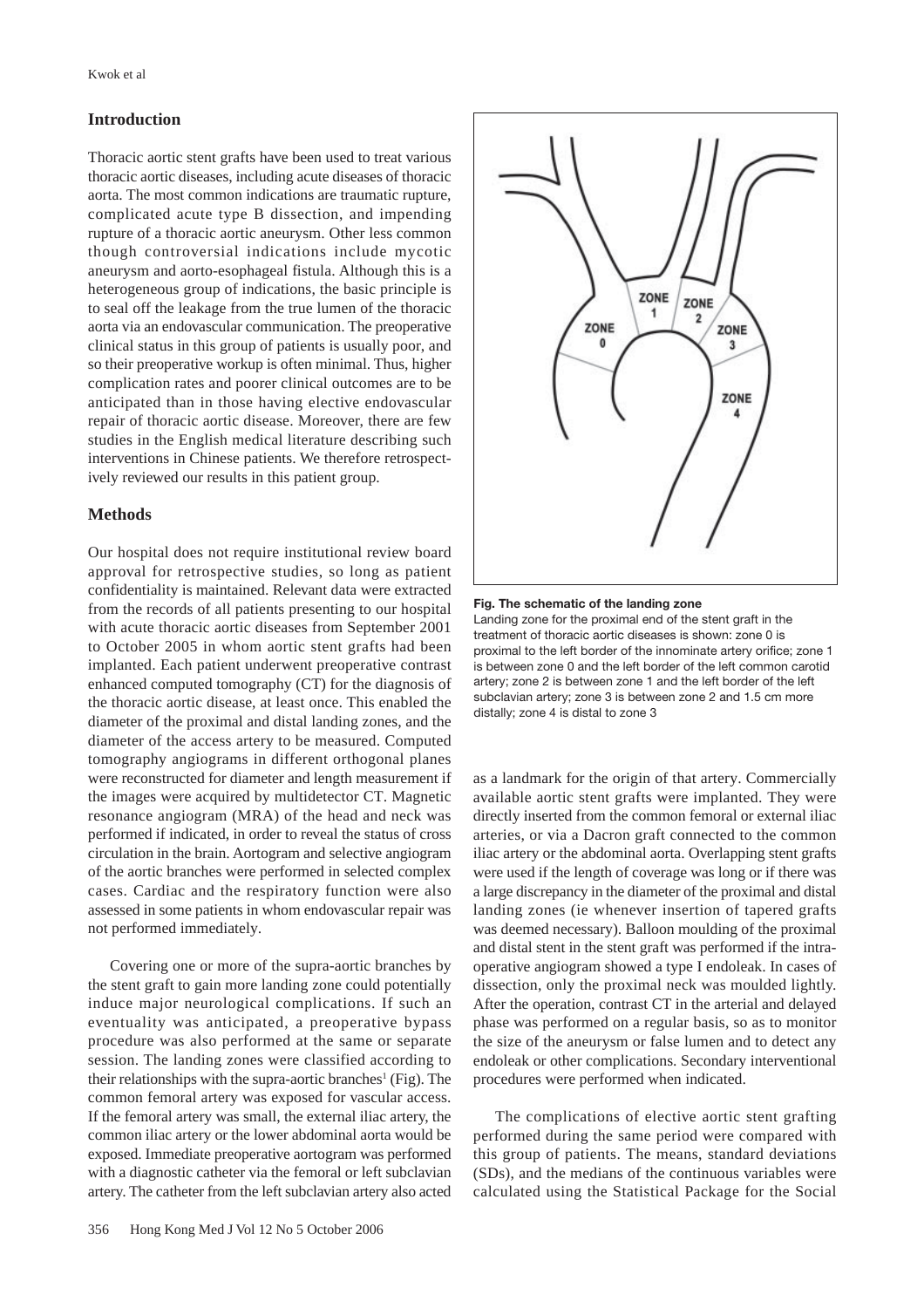| <b>Disease</b>    | No. of patients | Median interval between<br>presentation and operation<br>in the acute group (days) | Landing zones of<br>the proximal end of<br>the stent graft | Type of bypass procedure                                                                           |
|-------------------|-----------------|------------------------------------------------------------------------------------|------------------------------------------------------------|----------------------------------------------------------------------------------------------------|
| Trauma            |                 | 0.5                                                                                | Zone $3$ (n=8)                                             |                                                                                                    |
| <b>Dissection</b> |                 | 3.5                                                                                | Zone $1(n=1)$<br>Zone $2$ (n=1)<br>Zone $3(n=2)$           | Carotid-carotid bypass $(n=1)$                                                                     |
| Aneurysm          |                 | 10                                                                                 | Zone $3(n=1)$                                              | ۰.                                                                                                 |
| Infective         |                 | 33.5                                                                               | Zone $0(n=1)$<br>Zone $3(n=1)$                             | Total debranching of the supra-<br>aortic branches and aorto-<br>innominate-carotid bypass $(n=1)$ |

**Table. Relevant details about stent grafting and related procedures undertaken for patients with acute thoracic aortic diseases**

Sciences (Windows version 11.0; SPSS Inc, Chicago [IL], US). The Kaplan Meier method was used to calculate patient survival rates.

#### **Results**

From September 2001 to October 2005 inclusive , thoracic aortic stent grafts were implanted in 29 Chinese patients. There were 15 patients (9 males) with acute thoracic aortic diseases. Their mean age was 49 years (SD, 18 years). Eight had traumatic rupture of the thoracic aorta, four had acute type B dissections, two had mycotic aneurysms, and one an impending rupture of a thoracic aortic aneurysm presenting as an aortobronchial fistula. Three types of commercially available stent grafts were used: Talent from Medtronic AVE (Medtronic Vascular, Santa Rosa [CA], US; n=13); Valiant (replacing Talent, has better control and can be deployed much easier; n=1); Zenith TX1 from Cook (William Cook Europe, Bjaeverskov, Denmark; n=1). The median interval between the presentation of acute symptoms and the operation was 2 days (range, 0-44 days). The longest interval occurred in a patient with mycotic aneurysm of the aortic arch, who received 6 weeks of antibiotic treatment and monitored by regular CT imaging of the mycotic aneurysm before undergoing aorto-innominate, aorto-carotid bypasses, and stent grafting. Other details pertaining to each subgroup (classified according to cause) are summarised in the Table.

The technical success rate of endovascular repair was 100%. Intra-operative angiogram was used to check the immediate success of aneurysm or false lumen exclusion. Immediate complete exclusion was confirmed in 13 (87%) patients. The mean number of stent grafts used was 1.5 (SD, 0.92).

There were two intra-operative complications. One patient's proximal stent graft migrated causing occlusion of the left common carotid artery and a massive left cerebral infarct and later in-hospital death. This patient was operated on in the early phase of the stent graft programme. A Talent stent graft (diameter 42 mm, length 96 mm) had been used. The left common carotid artery was covered after the stent graft was fully deployed. A 7-mm wide, 4-cm long self-expandable metallic stent (SMART stent, Cordis Corporation, Miami [FL], US) was inserted retrogradely from the left common carotid artery, and passed through the covered orifice of the left common carotid artery and its patency immediately restored. However, massive cerebral infarction still occurred. The other patient had a distal tear of the dissection flap.

Femoral arteries were used for stent access in 12 patients, and in the remainder access was via the external iliac, a common iliac conduit, and an aortic conduit. Intimal dissection occurred in four (27%) patients, in whom graft or venous patch repairs were therefore performed.

In-hospital complications included one external iliac artery thrombosis and one delayed but temporary spinal cord ischaemia. External iliac artery thrombosis occurred 1 day after the operation in a patient with traumatic aortic rupture; thrombectomy re-established perfusion. Two days after stent grafting in a patient with acute dissection, spinal cord ischaemia (presenting with left lower limb hemiparesis and hemiparalysis) occurred. The patient recovered after spinal fluid drainage and elevation of the blood pressure. Only one stent graft (Talent stent graft, diameter 34 mm, length 115 mm) was implanted in this patient. The upper end of the covered stent was just distal to the left subclavian artery and its lower end above the T8 vertebral level.

There were two in-hospital deaths due to complicated acute dissections. One was in the patient with proximal stent migration resulting in massive left cerebral infarct. The other was in a patient who remained unconscious after the operation and very likely suffered from cerebral hypoxia. The operation was uncomplicated, except that transient perioperative hypotension may have resulted in hypoxia. Successful exclusion of the ruptured false lumen was confirmed by CT 1 day after the operation.

One-month contrast CTs showed thrombosis of the aneurysm or the thoracic aortic false lumen in 12 (92%) of the 13 surviving patients. There was one proximal type I endoleak in the aneurysm group, and one flap tear in the acute dissection group (which was re-operated on later). Six-month CT follow-ups were available in 10 patients; complete thrombosis of the aneurysmal (or false) lumen was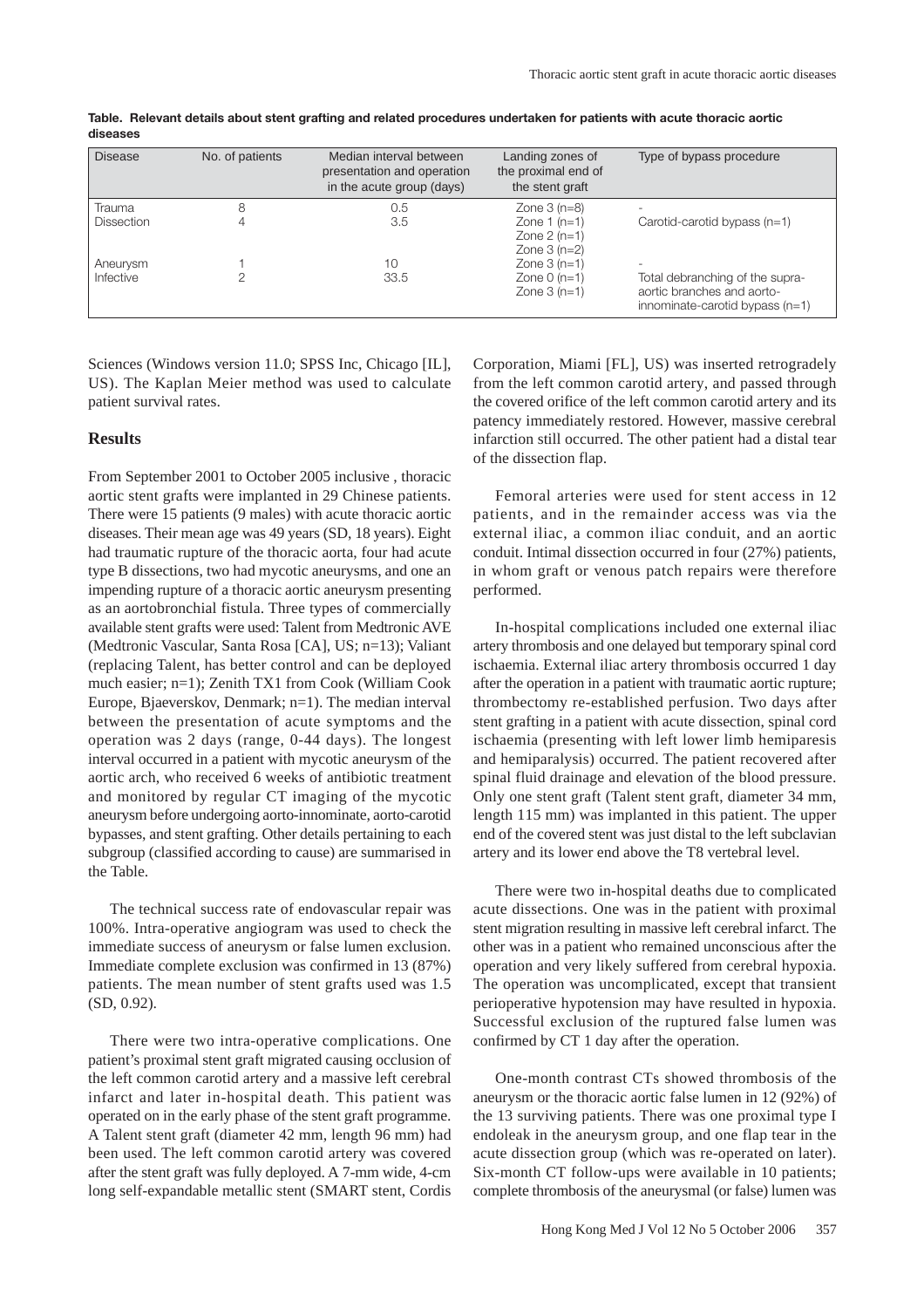noted in nine (90%).

The patients were followed up for a median period of 20.6 months (range, 0-50.1 months). In the trauma and infective groups, all pseudoaneurysms remained thrombosed and were smaller or disappeared on follow-up. Two of the four patients with acute dissection died. The third patient (who had experienced transient spinal cord ischaemia) had complete thrombosis of the false lumen in the thoracic aorta but the abdominal aortic false lumen remained patent. The fourth patient (with a flap tear during the first operation) had two further stent grafts implanted 10 months later. Perfusion was still present in the thoracic aortic false lumen, though its size was smaller. The patient with impending rupture of the thoracic aneurysm had a proximal type I endoleak, despite the placement of a proximal extension cuff. His symptoms (haemoptysis, due to an aortobronchial fistula) resolved after stent grafting. He refused further intervention for the endoleak, for which a carotid-carotid bypass and proximal stent graft extension was offered. The 6-month and 1-year survival rates were both 87%.

Secondary interventions were performed in two patients. One had an acute flap tear after stent grafting, though the false lumen continued to expand after the procedure. His stent grafts were extended to the lower thoracic segment 10 months later. Whilst the thoracic aortic false lumen was smaller on follow-up, perfusion was still present. The second patient with aortobronchial fistula experienced a proximal type I endoleak, for which a proximal extension cuff was implanted 1 month after the initial procedure. However, the leak persisted, but the patient declined further intervention.

During the same period (September 2001 to October 2005), we had also performed aortic stent grafting for 14 patients as elective procedures. Intra-operative death occurred in one patient with an arch aneurysm, who died of myocardial infarct after total debranching of the supraaortic branches as well as aorto-innominate, and carotid bypasses. Severe intimal dissections resulting from the procedure occurred in eight of these electively operated patients, for whom graft repairs or venous patch repairs were performed. Although there was a higher tendency for femoral dissection in those who were electively operated, the incidence of complications in the acutely and electively operated groups was comparable (P=0.14).

One of the electively treated patients with arch aneurysm had right toe gangrene after total debranching surgery, bypass, and stent grafting. Most likely the gangrene was due to distal embolisation, but amputation was not necessary. No patient had spinal cord ischaemia after stenting.

# **Discussion**

Commercially available aortic stent grafts have been used

in the treatment of thoracic aortic diseases for over 10 years and are associated with lower morbidity and mortality than open surgery.<sup>2-22</sup> Multicentre registry results<sup>23</sup> and meta-analyses also support their effectiveness in the short and medium term.24,25 However, few papers in the literature describe the results in Chinese patients, especially for the acute thoracic aortic diseases. Our results for treating traumatic rupture of the aorta with stent grafts has been reported.26 Since then, we accumulated more experience in the use of these grafts for the treatment of thoracic aortic diseases, both in the acute and non-acute settings. We compared our result with the EUROSTAR-UK registries<sup>23</sup> and the two published meta-analyses.<sup>24,25</sup> Papers published after 2000 and recruiting more than 50 patients in their series were also reviewed.<sup>4,9,10,14,15,20</sup> Not all papers analysed the acute and non-acute results separately. Our technical success rates for acute grafting was 100%, whereas Eggebrecht et al<sup>25</sup> reported that the procedural success rates in their acute group was 93.4%.

Other than endoleak and access artery injuries, four of the patients in the present study encountered major complications (27%), all in the acute dissection subgroup. Complication rates reported by others were: 7.7% by Orend et al,<sup>9</sup> 14.5% by Eggebrecht et al,<sup>25</sup> and 12% (3 of 25 urgent cases) by Bell et al.<sup>10</sup> The EUROSTAR-UK registries report<sup>23</sup> did not detail such data.

Spinal ischaemia and stroke are the two major neurological complications following interventions to treat thoracic aortic diseases. In the meta-analysis by Sayed and Thompson,<sup>24</sup> the overall paraparesis rate was 0.7% and the overall paraplegia rate 1.3%. Factors that may increase the risk of neurological sequelae include long-segment thoracic aortic disease and concomitant or previous abdominal or thoracic aortic replacement. The overall stroke rate was 1.7%. In the meta-analysis of aortic dissection by Eggebrecht et al,<sup>25</sup> the overall paraplegia and stroke rates (mean $\pm$ SD) were 0.8 $\pm$ 0.4%, and 1.9 $\pm$ 0.6%, respectively. In acute dissection, the paraplegia rate was  $0.9\pm0.6\%$ , and the stroke rate was  $1.1\% \pm 0.7\%$ . In the EUROSTAR-UK registries,<sup>23</sup> the overall paraplegia rate was 4% in patients with degenerative aneurysms and 0.8% in those with aortic dissection. In acute dissection, the paraplegia rate was 2.2%. In traumatic rupture, the neurological complication rate was 6%; one third of these were strokes. The rates for paraplegia and stroke detailed in these papers ranged from 0 to 4%. Our rates were higher, being 7% (1/15) for spinal cord ischaemic and 13%  $(2/15)$  for stroke.

The access artery complication rate of 27% (4/15) in the present study was higher than that quoted by others  $(3.8\%$  in the meta-analysis by Eggebrecht et al,<sup>25</sup> and only 2.4% in the EUROSTAR registries<sup>23</sup>). Femoral artery injury is caused by the difference in size between the femoral artery and the sheath of the stent graft. In the Chinese population, the general body built and the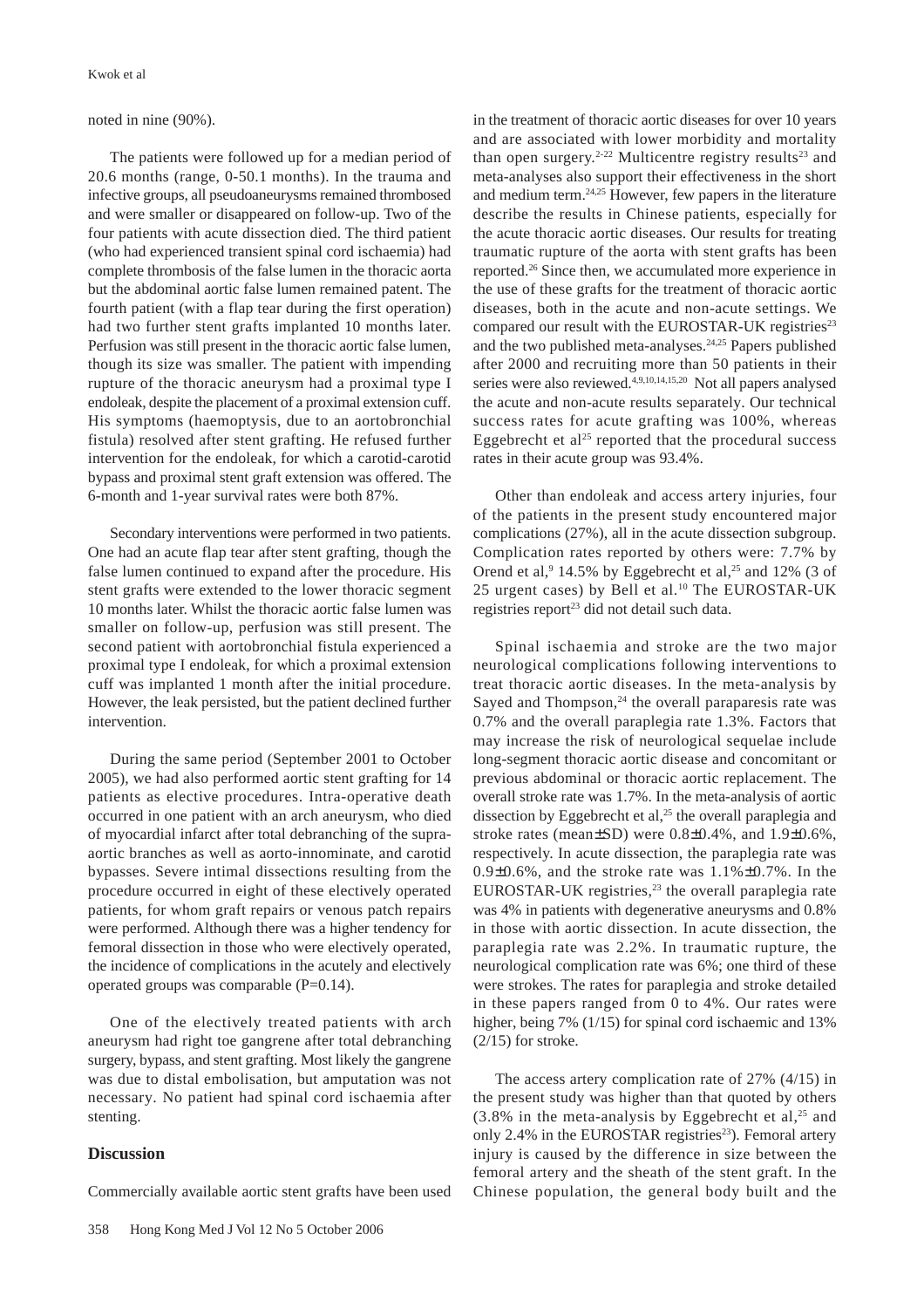diameter of the femoral artery are smaller. It is not uncommon to see a common femoral artery lumen of less than 8 mm diameter, while the outer diameter of the stent graft sheaths ranged from 7.3 to 8.7 mm (22 to 26 French [F]). In our usual practice, when CT shows that the diameter of the femoral artery lumen is bigger than the stent graft sheath size or is slightly smaller, we will expose the femoral artery and assess the artery intra-operatively. In case of doubt, we will use a 22-F or 24-F dilator to test the lumen. This manoeuvre is especially useful in patients who may be in shock, when the arteries appear small in CT, or there is vasoconstriction. If access to the artery is too tight, we will expose the external iliac or common iliac artery for access. Routinely exposing the iliac artery for borderline small femoral arteries imposes a risk of other complications. To avoid these, the delivery system should be improved, by using stents with smaller outer diameters and improved outer coatings to reduce friction.

The 30-day mortality in our series was 13% (2/15). In the EUROSTAR-UK registries, $23$  the rate for the acute group was 18.3%, and in the meta-analysis by Eggebrecht et  $al^{25}$ on aortic dissection, it was 9.8%. The rate was 15.4% and 16% in the series described by Orend et al, $9$  and Bell et al, $10$ respectively. Sayed and Thompson $24$  did not quote the 30-day mortality; but their total mortality was 14.3%. Even though they used a less invasive method of treatment, the high mortality rate in their series could be explained by the poor general condition of their patients.

In our series, there was a much higher rate of major complications and mortality in the acute dissection group. This was likely related to our use of stent grafts to treat only complicated cases of acute dissection, with either frank or impending rupture of the false lumen. This was also reflected in other reports; mortality reached 63.6% in ruptured thoracic aortic dissection,27,28 whilst it was much lower in non-ruptured dissection.<sup>16,29</sup>

The 1-year survival in our series was 87%, which is nevertheless a short follow-up period. In the meta-analysis by Eggebrecht et al,<sup>25</sup> the 1-year survival rate was 88% for the acute group.

Major drawbacks in our study are its retrospective design and small sample size, and our 15 patients were subject to high degree of selection bias; For example, the eight patients with traumatic rupture all had good results. However, aortic stent grafting was avoided for patients who were critically ill because of other severe concomitant injuries.

Similar results have been reported in other (mostly retrospective) studies.<sup>11,13,17</sup> Though stent grafting seems to yield better outcomes than surgery for aortic rupture, it is difficult to conduct any randomised controlled trial to confirm such an impression in this particular clinical setting. Similarly in patients with type B acute dissection, we only treated complicated cases, which may explain the high incidence of complications.

Recently, there was a multicentre trial using aortic stent graft versus medication alone for the treatment of uncomplicated type B dissection. $30$  This paper may have an important bearing on the role of stent grafting in this condition, especially for uncomplicated cases. If thrombosis is induced in the false lumen during the early phase, then there is no need to treat an enlarged false lumen in the chronic stage; stent grafting appears to have a lower incidence of complete false lumen thrombosis and shrinkage.

The role of aortic stent graft for the treatment of aortic aneurysm and mycotic aneurysm has been widely discussed. We worked according to similar principles.<sup>31-33</sup> When compared with our electively treated group during the same period, the overall complication rate was similar. However, the spectrum of causes differed and a simple comparison is unlikely to yield useful information.

Stent grafts have been used for the treatment of thoracic aortic diseases for just over 10 years, so the long-term results are not fully known. Rare delayed complications that have been reported include: hypertension in young patients,34 aorto-esophageal fistula, aortobronchial fistula,<sup>35-37</sup> and fracture of the metallic wire.<sup>19,38</sup> Our group of patients will clearly need long-term follow-up.

In conclusion, we have shown that thoracic aortic stent grafting is feasible in the Chinese population and has a high success rate in selected patients in the acute setting. The short-term results are good, despite a relatively high complication rate in patients with complex acute dissections. The large size of the stent graft introducer set imposes a major risk of access artery injury in the relatively small vessels of Chinese patients. Further improvement in the design of the set for local patients may reduce such access artery injury.

#### **Declaration**

Miss Florence SK Cheng is the peripheral vascular territory manager of Medtronic International Limited in Hong Kong. She helped in the study design, data collection, and data analysis of this paper. She has not influenced the use or selection of stent grafts in the treatment of any patients.

#### **Acknowledgement**

We would like to thank Dr Albert KH Lai for his help in drawing the figure.

#### **References**

1. Criado FJ, Barnatan MF, Rizk Y, Clark NS, Wang CF. Technical strategies to expand stent-graft applicability in the aortic arch and proximal descending thoracic aorta. J Endovasc Ther 2002;9(Suppl 2):II32-8.